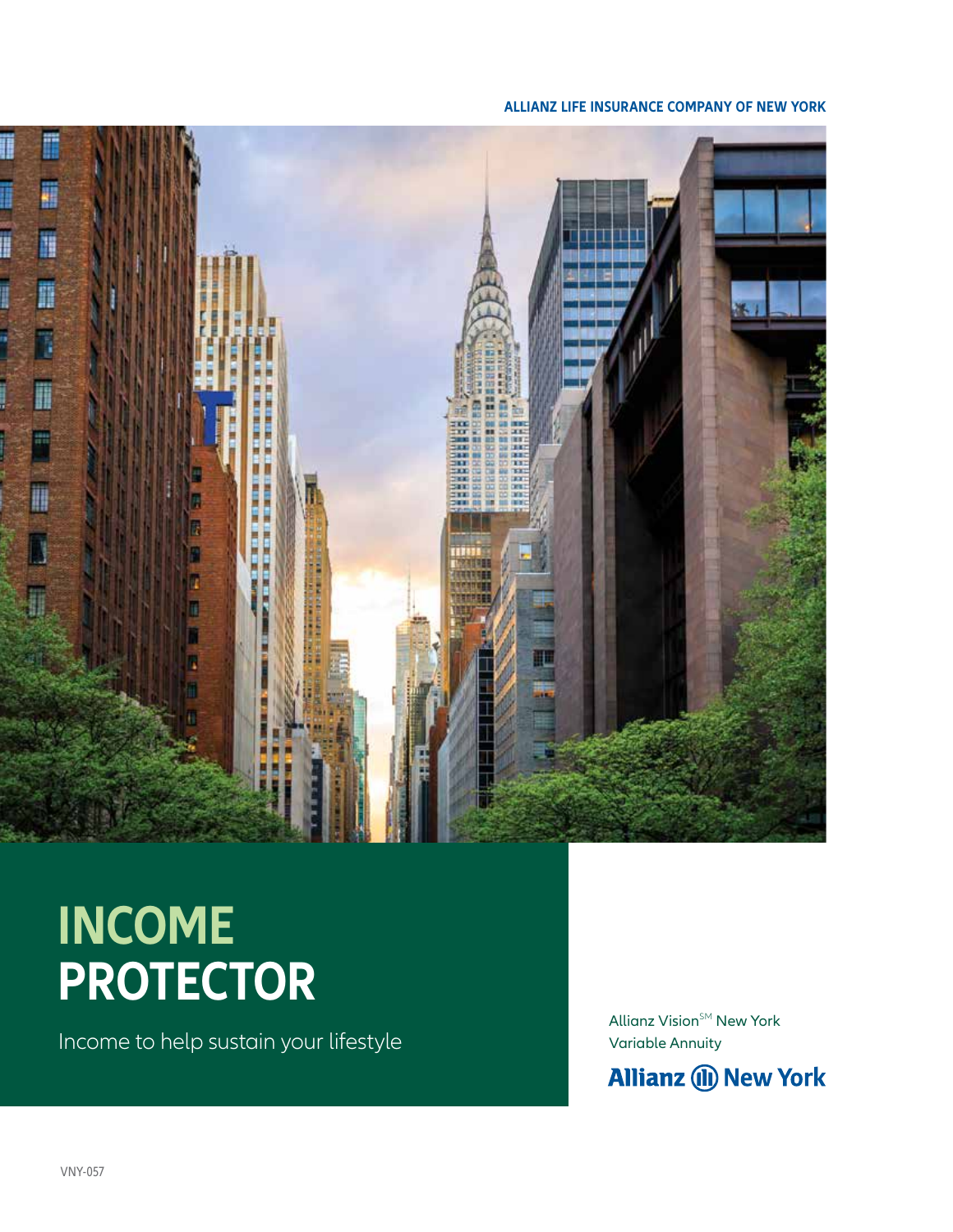**SOLUTIONS FOR RETIREMENT REALITIES**

# **Planning for the knowns – and unknowns – of retirement**

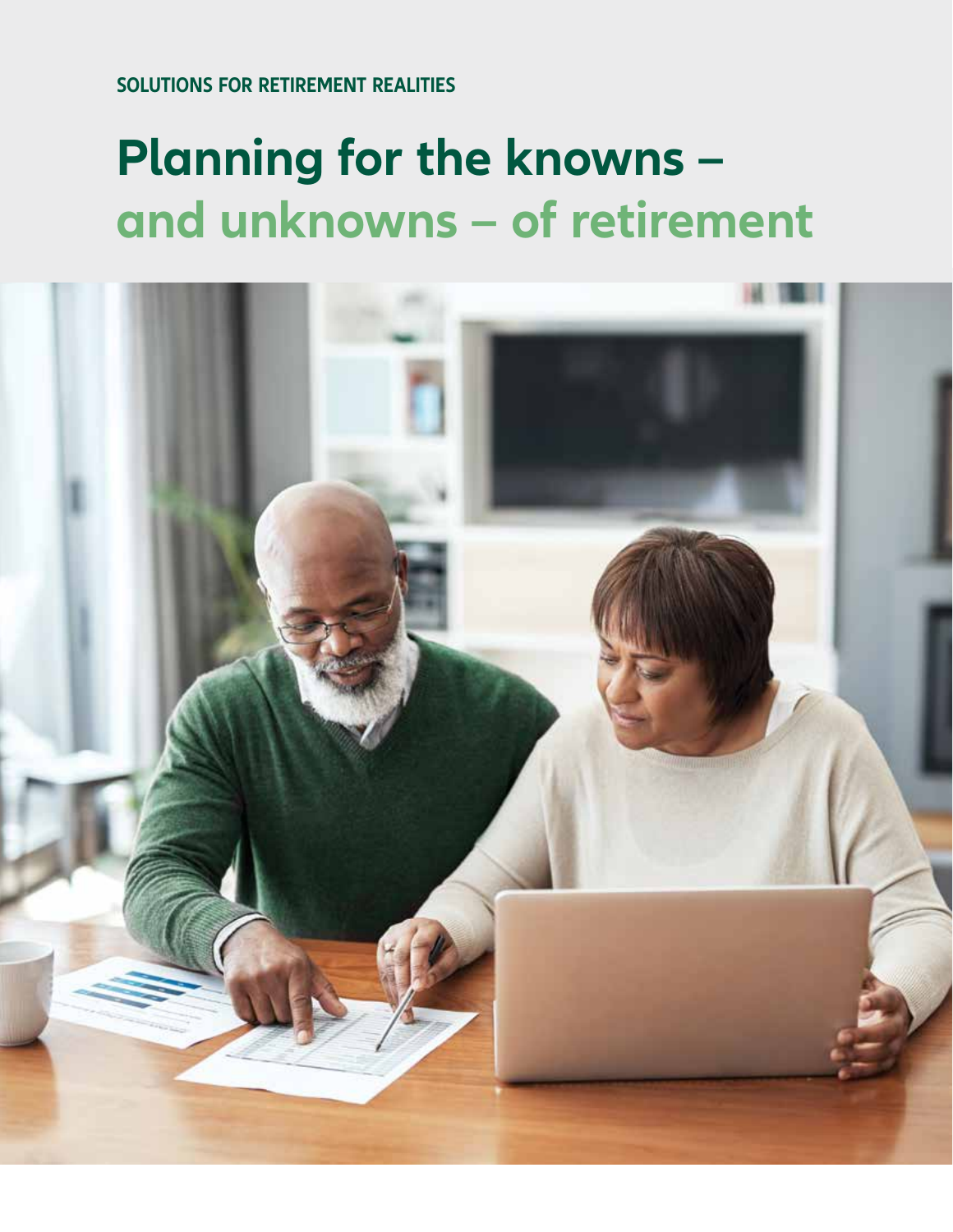Now more than ever, the key to creating the retirement lifestyle you want is a strategy that takes into account not just what we know about retirement in the future – but what we **don't** know.

#### **Retirement knowns**

- Retirements are lasting longer due to increased life expectancies.
- Retirement will cost more due to inflation.
- Managing your tax burden will be more important than ever.

### **Retirement unknowns**

- The long-term solvency of Social Security and whether that will result in a reduction of current benefit levels
- Future inflation and tax rates
- Future market volatility and its effect on retirement savings

### **ALLIANZ VISION**SM **NEW YORK VARIABLE ANNUITY WITH THE OPTIONAL INCOME PROTECTOR RIDER**

Together, they can offer you a level of protection in the retirement years ahead. Along with consistent, predictable income, you'll have the increasing income potential to help you address the rising cost of living. The Income Protector rider is a lifetime income benefit that guarantees income in the form of withdrawals for as long as you or you and your spouse live, and gives you continued access to your contract value for a period of time.

Variable annuities can help meet your long-term retirement goals by providing tax deferral, a range of investment options, a death benefit during the accumulation phase, and guaranteed lifetime income – along with optional riders and benefits, which are available for an additional cost.

It's your retirement. Make it the one you want, with the help of Allianz Life® of NY.

Help reduce uncertainty in retirement with **increasing income potential.**

This brochure is designed to provide you with an overview of the optional Income Protector rider available with Allianz Vision New York deferred variable annuity.

**This material must be preceded or accompanied by the client product overview and a current prospectus for Allianz Visionsm New York Variable Annuity.**

**Call your financial professional or Allianz Life Financial Services, LLC, member FINRA, at 800.624.0197 to obtain a prospectus about Allianz Life Insurance Company of New York (Allianz Life® of NY) variable investment options. The prospectuses contain details on investment objectives, risks, fees, and expenses, as well as other information about the variable annuity and variable investment options, which you should carefully consider. Please read the prospectuses thoroughly before sending money.**

All annuity contract and rider guarantees, or annuity payout rates, are backed by the claims-paying ability of the issuing insurance company. They are not backed by the broker/ dealer from which this annuity is purchased, by the insurance agency from which this annuity is purchased, or any affiliates of those entities, and none makes any representations or guarantees regarding the claims-paying ability of Allianz Life Insurance Company of New York. Guarantees do not apply to the performance of the variable subaccounts, which will fluctuate with market conditions.

Products are issued by Allianz Life Insurance Company of New York and distributed by its affiliate, Allianz Life Financial Services, LLC, member FINRA.

• Not FDIC insured • May lose value • No bank or credit union guarantee • Not a deposit • Not insured by any federal government agency or NCUA/NCUSIF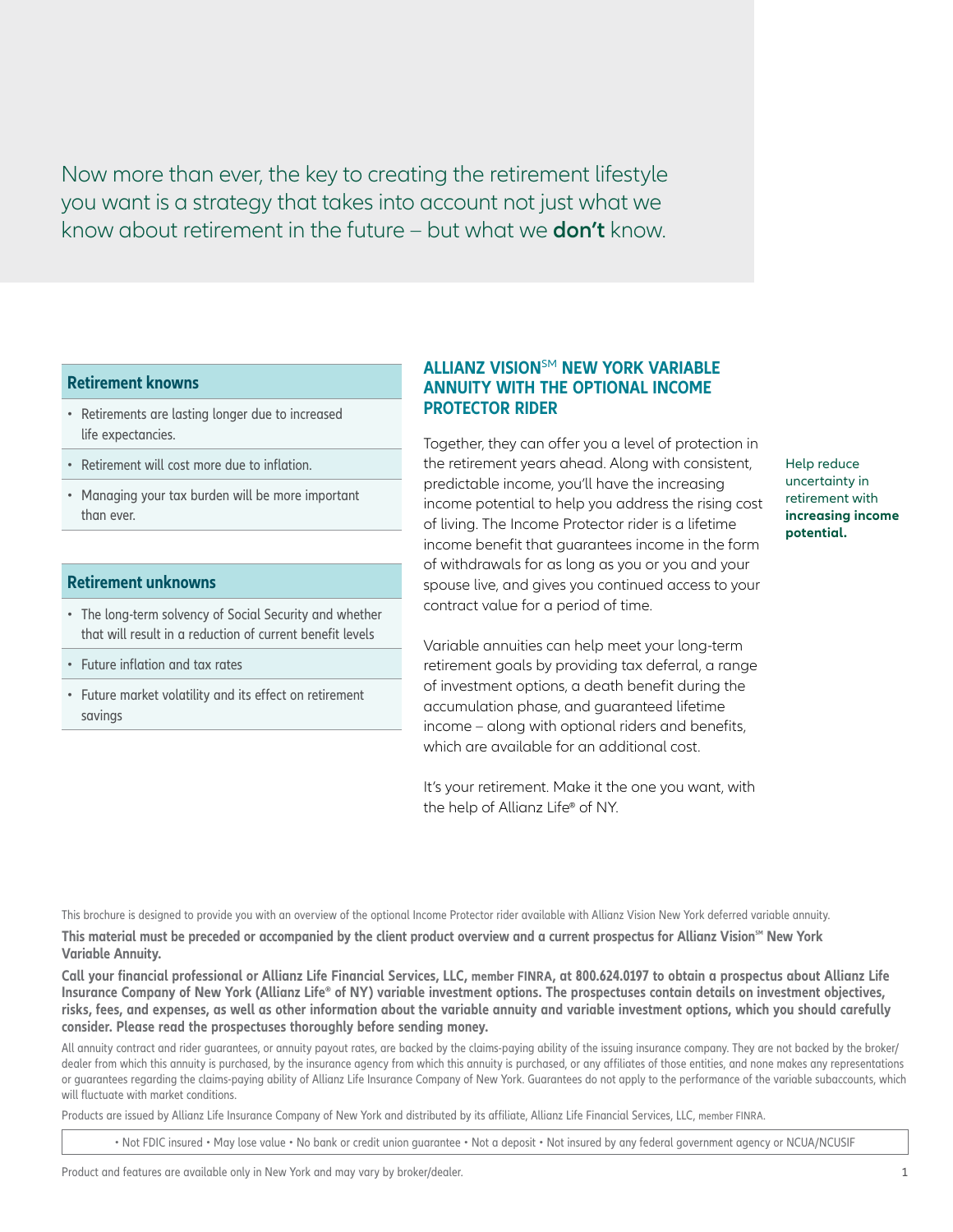# **The need for greater retirement saving**

Given the uncertainty of retirement expenses and the growing uncertainty regarding traditional sources of retirement income, now much of the funding burden – and the risk – falls on individuals.

Unfortunately, the average working household has virtually no retirement savings.<sup>1</sup>

In fact, four in 10 pre-retirees (between ages 50 and 75) report having major concerns about outliving their assets.<sup>2</sup>

Three quarters **of working-age households** have not saved enough for retirement.<sup>1</sup>

If you're among those concerned about whether you'll have adequate income throughout your retirement – and most of us probably should be – **Income Protector can help** you build up a base for lifetime income (called a "Benefit Base").

### **Building your Benefit Base**

Your Benefit Base is used to calculate your Lifetime Plus Payments – the income you'll receive to help support your retirement lifestyle – and the rider charge. This value is not available as a lumpsum withdrawal.

When you're ready to start taking income, **your Benefit Base will be equal to the greatest of these three:**

- Quarterly Anniversary Value
- Annual Increase
- Current contract value

Once established, your Benefit Base is protected and will never decrease due to negative investment performance. The Benefit Base is adjusted for

additional purchase payments and withdrawals (other than Lifetime Plus Payments), including any withdrawal charges.

Please see page 10 for more detailed information on the Income Protector rider.

**Quarterly Anniversary Value:** Automatically locks in your highest quarterly contract value.<sup>3</sup> The contract value may be higher between quarterly anniversaries, but will not be locked in. The Quarterly Anniversary Value and Annual Increase are calculated before the older covered person (you, or you and your spouse if you select joint payments) reaches age 91, or until you start taking income, whichever comes first.

**Annual Increase:** Your purchase payments are guaranteed to increase at a simple interest rate (called the Annual Increase Percentage) annually<sup>4</sup> on each quarterly contract anniversary **for up to 30 years** (the Guarantee Years).

**For the current Annual Increase Percentage, please see your financial professional or visit www.allianzlife.com/ visionnyrates.**

**Current contract value:**<sup>3</sup> The current value of your contract.

1 Jennifer Erin Brown, Joelle Saad-Lessler, and Diane Oakley, "Retirement in America: Out of Reach for Working Americans?" National Institute on Retirement Security, September 2018.

4 The Annual Increase Percentage is credited quarterly. If Income Protector is selected at issue, we apply a simple interest increase of one-fourth of the Annual Increase Percentage to the purchase payments, adjusted for withdrawals.

<sup>2</sup> LIMRA Secure Retirement Institute, "The Retirement Income Reference Book, Fourth Edition" 2018.

<sup>&</sup>lt;sup>3</sup> The contract value used to calculate the Benefit Base and annual Lifetime Plus Payment increases excludes Daily Transactions, which include additional purchase payments, withdrawals (including Lifetime Plus Payments), and transfer fees.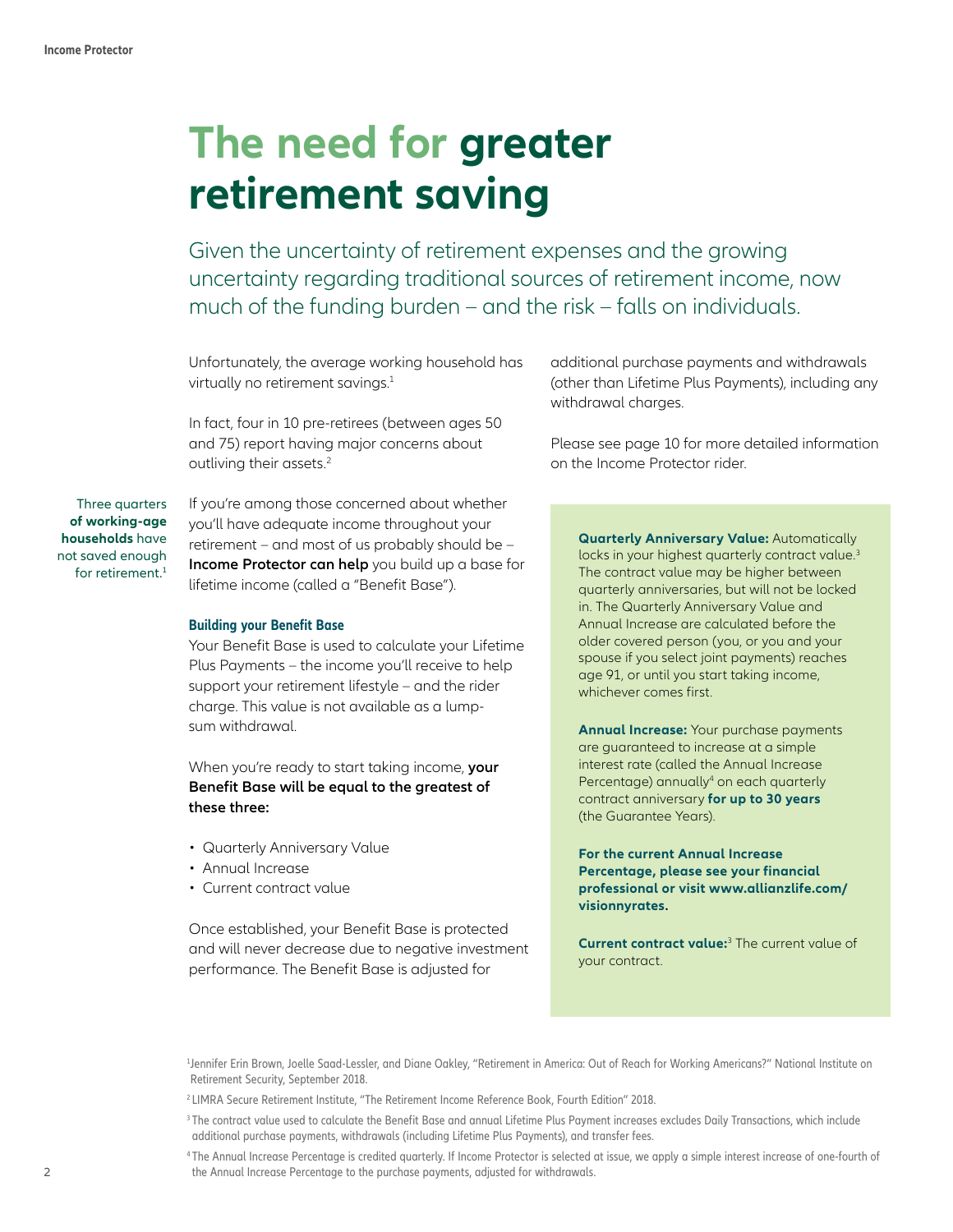# **The advantage of quarterly lock-ins**

There are several factors to look at when evaluating potential lifetime withdrawal benefits. One key is to know **how often the Benefit Base is credited.**

There are different methods available for crediting Annual Increases. The Income Protector rider uses quarterly crediting. If selected at issue, a percentage of the total purchase payments adjusted for withdrawals will be credited to the Benefit Base.

## **BUT WHAT IF YOUR CONTRACT VALUE<sup>1</sup> IS HIGHER THAN THE ANNUAL INCREASE ON A QUARTERLY ANNIVERSARY?**

In that case, the Annual Increase will automatically reset and lock in at the higher contract value. Then, in the next quarter we apply one-fourth of the Annual Increase Percentage to the reset value. We will continue to apply simple interest increases to this higher value on future quarterly anniversaries. See page 7 for an example of how this works.

# allianzlife.com/visionnyrates

www

**Get four times the opportunity with quarterly locks-ins that can help grow your Benefit Base faster. For current rates, check www.allianzlife.com/ visionnyrates.**



1 The contract value used to calculate the Benefit Base and annual Lifetime Plus Payment increases excludes Daily Transactions which include additional purchase payments, withdrawals (including Lifetime Plus Payments), and transfer fees.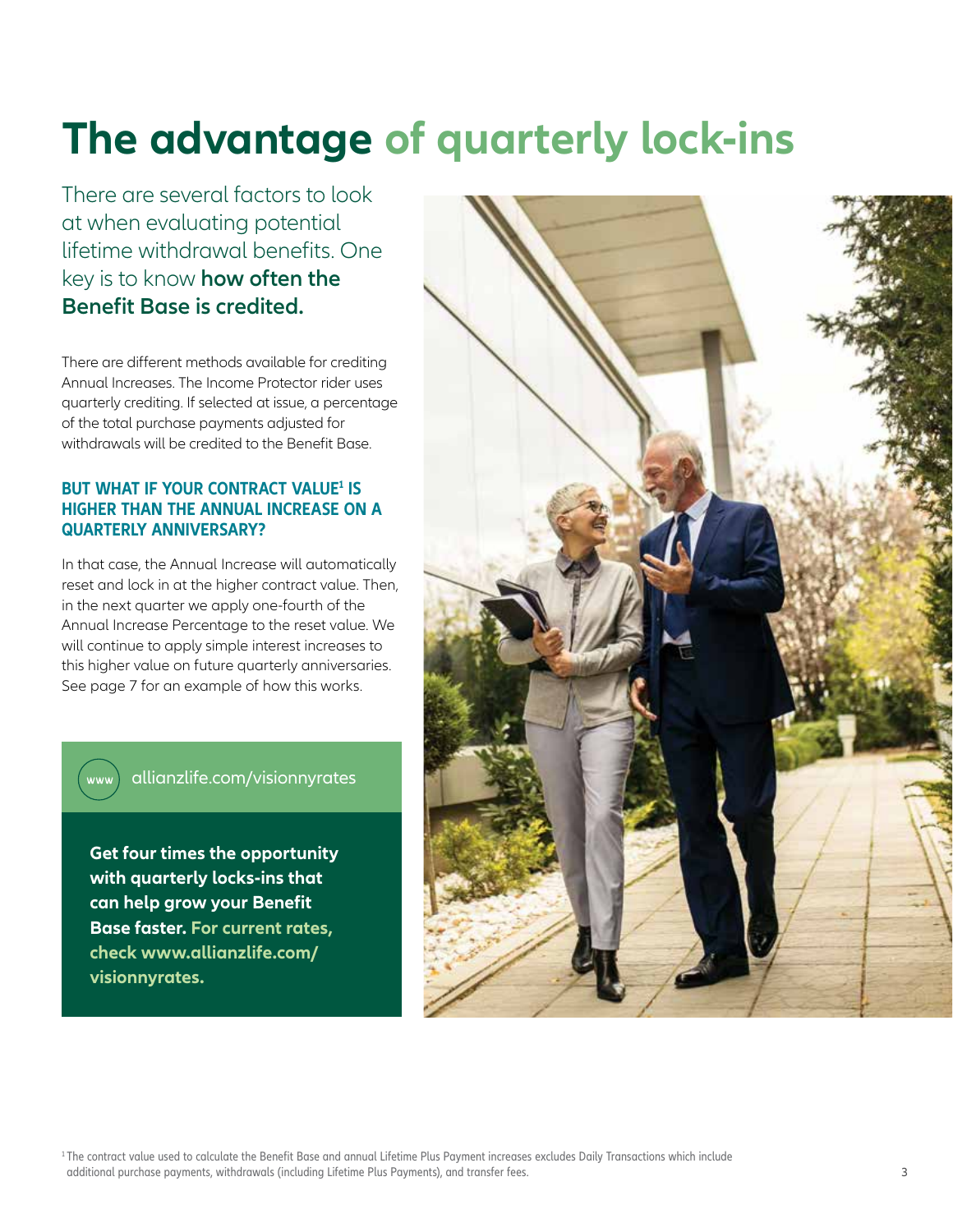# **The need for lifetime retirement income**

With health care advancements and healthier lifestyles, we're now living longer than past generations. Today, men have a life expectancy of 77 years, while women's life expectancy has reached 82 years.<del>'</del> That means retirements could potentially last 25 or 30 years – or even longer.

### **HAVE YOU CONSIDERED THE EFFECT OF INFLATION?**

While we can't know the inflation rate in the future, historically, it has been around 3% per year.<sup>2</sup>

When the cost of living **increases,** your purchasing power **decreases.** During your working years, inflation may be less of an issue, since you may be getting periodic costof-living increases in your salary. But if you have a fixed income during your retirement, you won't be keeping pace with rising prices. When the inflation rate rises, your purchasing power drops.

So even though your income hasn't changed, it will buy you less and less as the years go by.

# **Inflation erodes your purchasing power in big and small ways**

|                                                                                             | <b>Average</b><br>price in 1990 | <b>Average</b><br>price today |
|---------------------------------------------------------------------------------------------|---------------------------------|-------------------------------|
| Gas, unleaded regular,<br>per gallon <sup>3</sup>                                           | \$1.16                          | <b>S3.40</b>                  |
| Postage stamp <sup>4</sup>                                                                  | \$0.25                          | <b>SO.55</b>                  |
| A dozen large eggs, a<br>pound of bananas, and<br>$\alpha$ loaf of white bread <sup>3</sup> | \$2.17                          | <b>S3.40</b>                  |
| A new house <sup>5</sup>                                                                    | \$148,992                       | \$374,991                     |

<sup>3</sup> U.S. Bureau of Labor Statistics, Consumer Price Index, Average price data, All items, 1990 and 2019.

4 United States Postal Service, Postage Rates and Historical Statistics, Rates for Domestic Letters Since 1863. "Today's" price is January 27, 2019.

5 United States Census Bureau, Median and Average Sales Prices of New Homes Sold in United States. "Today's" price is the 2019 average.

<sup>1</sup>The 2019 annual report of the board of trustees of the federal old-age and survivors insurance and federal disability insurance trust funds, p. 95.

2 U.S. Bureau of Labor Statistics, Consumer Price Index for All Urban Consumers (CPI-U), Average price data 1919-2019.

Withdrawals will reduce the contract value and the value of any protection benefits. Additional withdrawals taken within the contract withdrawal charge schedule will be subject to a withdrawal charge. All withdrawals are subject to ordinary income tax and, if taken prior to age 59½, may be subject to a 10% federal additional tax.

Excess withdrawals (withdrawals that are greater than your annual maximum Lifetime Plus Payment) may be subject to a withdrawal charge and will reduce the value of any protection benefits. Excess withdrawals may cause future Lifetime Plus Payments to decrease or stop, and the Income Protector rider to end.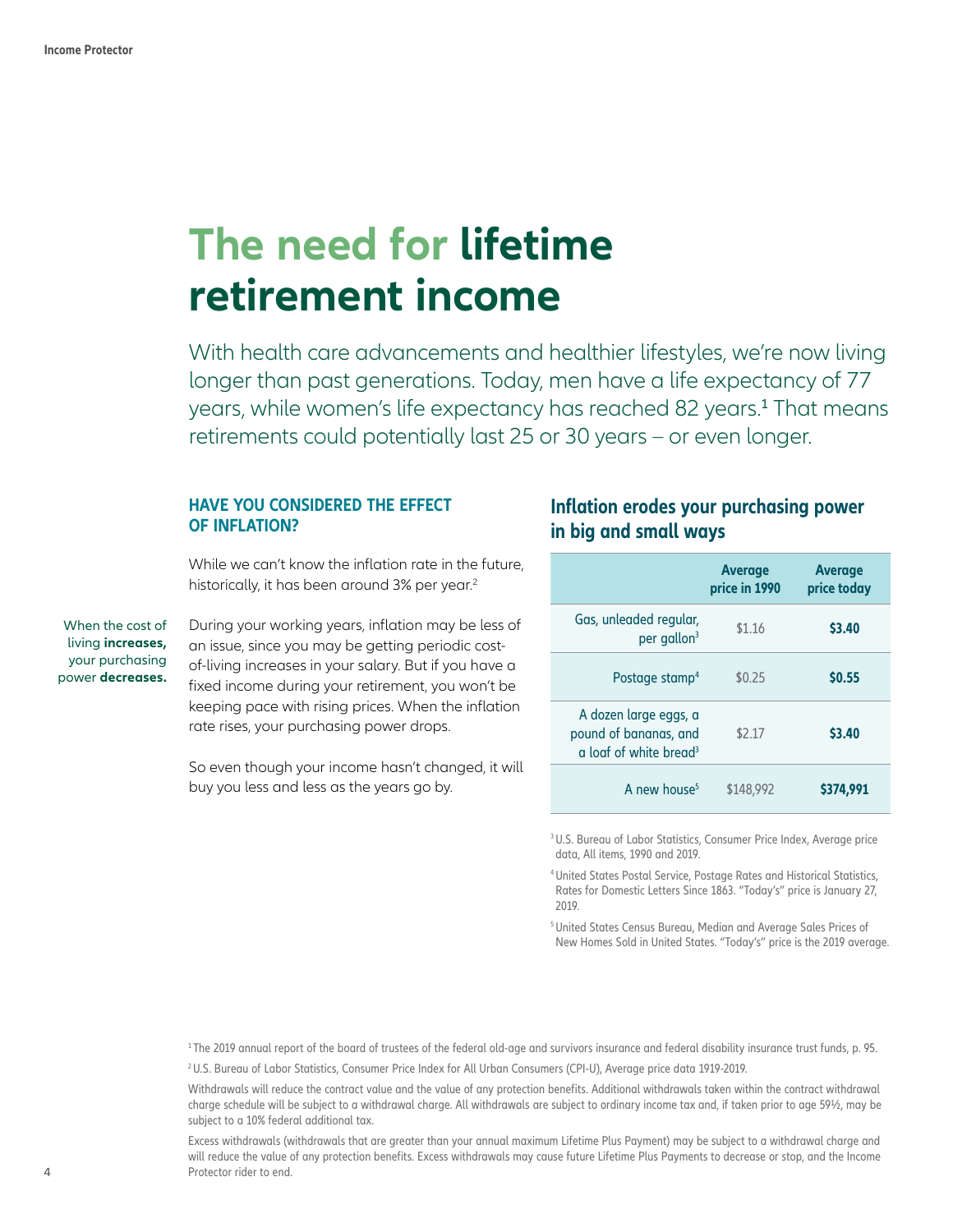## **INCOME PROTECTOR IS DESIGNED TO ENSURE YOU HAVE PREDICTABLE INCOME PAYMENTS THAT LAST THE REST OF YOUR LIFE – NO MATTER HOW LONG THAT LIFE IS.**

Your initial annual maximum Lifetime Plus Payment is calculated using your Benefit Base and a payment percentage based on your age (or the age of the younger covered person if you and your spouse select joint payments).

Regardless of how your investment options perform, even if the contract value declines to zero, Lifetime Plus Payments are guaranteed to be paid for the rest of your life and will not decrease unless you take an excess withdrawal.

# **Create enough income to maintain your lifestyle.**



### **INCOME PROTECTOR CAN HELP KEEP INFLATION FROM ERODING THE VALUE OF YOUR RETIREMENT INCOME.**

With Income Protector, payment increases are available every benefit anniversary before you (or the older covered person) reach age 91.

- **Annual payment increase:** If your contract value is higher from one benefit anniversary to the next, your annual maximum Lifetime Plus Payment and Benefit Base will increase by the same percentage as the increase between the two contract values. You must choose to receive the annual maximum Lifetime Plus Payment allowed during the prior year in order to have an opportunity for this type of payment increase every benefit anniversary.
- **Moving into a higher payment percentage:** If, on your benefit anniversary, the younger covered person has reached a new age band resulting in a higher payment percentage, your annual maximum Lifetime Plus Payment will increase if this higher percentage, when multiplied by your current contract value, is greater than your current maximum payment.

With lifetime withdrawal benefits, it's not where the income starts – it's what happens next. Our increasing income potential can help your income strategy stay strong. Past payment increases are not a guarantee of future results.

Potential **increasing income** through retirement.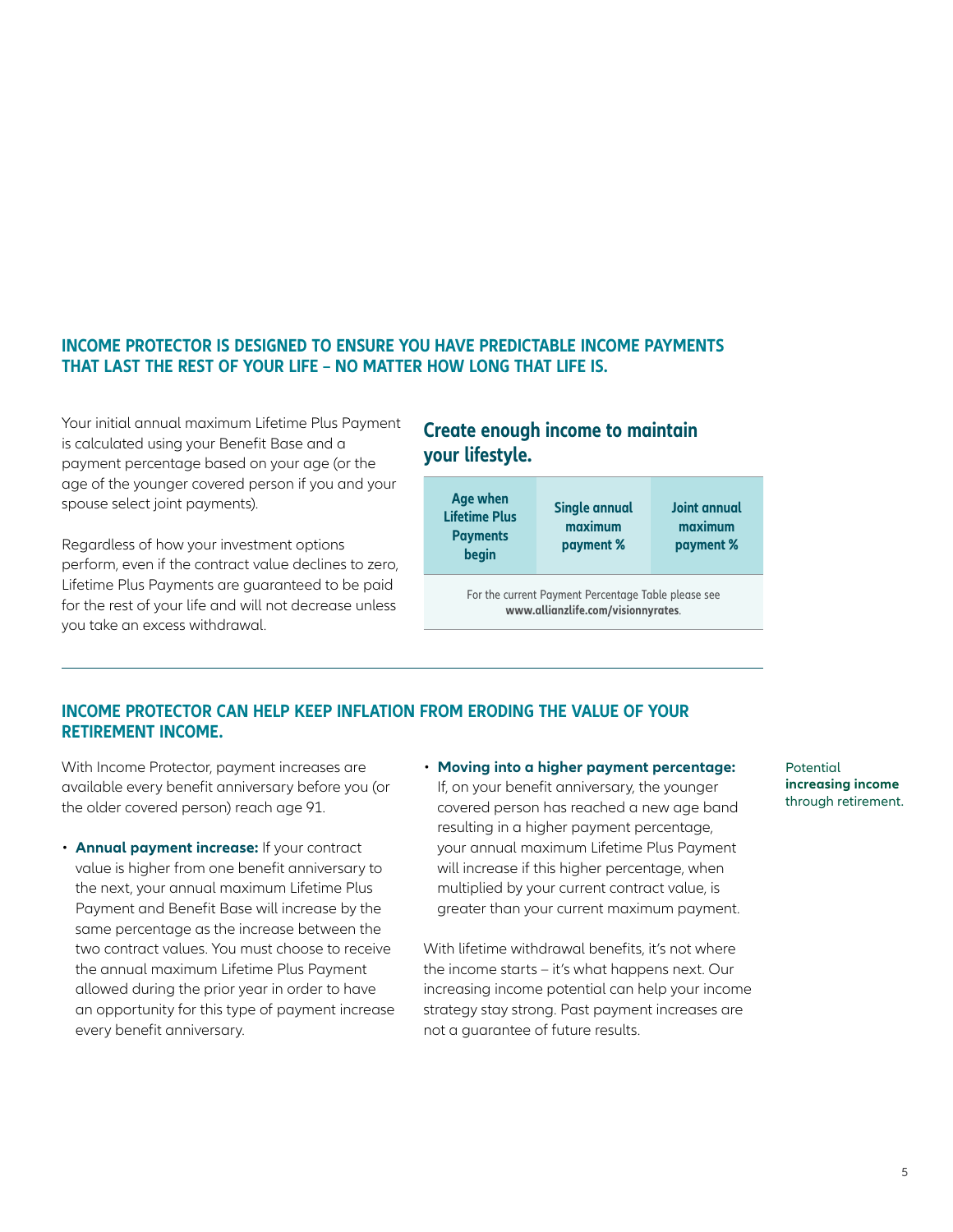| $\sum_{i=1}^n$<br><b>UDI</b> |
|------------------------------|
|                              |
|                              |
| <b>NN VIII</b>               |
|                              |
|                              |
|                              |
|                              |
| トラント イルチ                     |
|                              |
|                              |
|                              |
|                              |
|                              |
|                              |
|                              |
|                              |
|                              |
|                              |
|                              |
|                              |
|                              |
|                              |
|                              |
|                              |
| otector provides income will |
|                              |
|                              |
|                              |
|                              |
| <b>COLOR</b>                 |
|                              |

# Jp to 30 years of guaranteed **Up to 30 years of guaranteed**

beginning lifetime income, simple beginning lifetime income, simple Guarantee Years) and before the interest is credited to the Benefit Guarantee Years) and before the older covered person is 91 years nterest is credited to the Benefit older covered person is 91 years Base's Annual Increase on each Base's Annual Increase on each quarterly contract anniversary quarterly contract anniversary quarterly growth: Prior to **quarterly growth:** Prior to old, whichever comes first. old, whichever comes first. for up to 30 years (the for up to 30 years (the

# **Quarterly resets:**  Quarterly resets:

but will not be locked in.) but will not be locked in.) quarterly anniversaries, will automatically reset will automatically reset quarterly anniversaries, to equal the contract On a quarterly basis, value,<sup>1</sup> if higher. (The value,1 if higher. (The On a quarterly basis, to equal the contract the Annual Increase the Annual Increase contract value may contract value may be higher between be higher between

# Withdrawals and RMD-**Withdrawals and RMD-**

**that can increase:** Even if your contract value is less

increase: Even if your contract

for any withdrawals (other than for any withdrawals (other than withdrawal or satisfy an RMD. friendly: The Annual Increase **friendly:** The Annual Increase withdrawal or satisfy an RMD. The Benefit Base is adjusted The Benefit Base is adjusted the Lifetime Plus Payments), the Lifetime Plus Payments), Percentage is credited even Percentage is credited even in years you need to take a in years you need to take a including any applicable including any applicable withdrawal charges. withdrawal charges.

# **any time once you or**  Lifetime Plus Payments. any time once you or Start payments at **Start payments at**  exercise age): **exercise age):** Lifetime income **Lifetime income**  than the Benefit than the Benefit Base, you have

value is less



Base, you have opportunities for payment increases.

opportunities



This excludes Daily Transactions, which include additional purchase payments, withdrawals (including Lifetime Plus Payments), and transfer fees. 1 This excludes Daily Transactions, which include additional purchase payments, withdrawals (including Lifetime Plus Payments), and transfer fees.

These hypothetical examples show thow the Allianz Vision New York with the Income Protector might work under two different market scenarios. They do not predict or project actual performance **These hypothetical examples show how the Allianz Vision New York with the Income Protector might work under two different market scenarios.** They do not predict or project actual performance of Allianz Vision<sup>sw</sup> New York Variable Annuity or its investment options. These examples assume Proceme Protector was selected at issue and no withdrawals are taken (other than Lifetime Plus Payments), of Allianz Vision® New York Variable Annuity or its investment options. These examples assume Income Protector was selected at issue and no withdrawals are taken (other than Lifetime Plus Payments), and does not reflect the deduction of any charges. and does not reflect the deduction of any charges.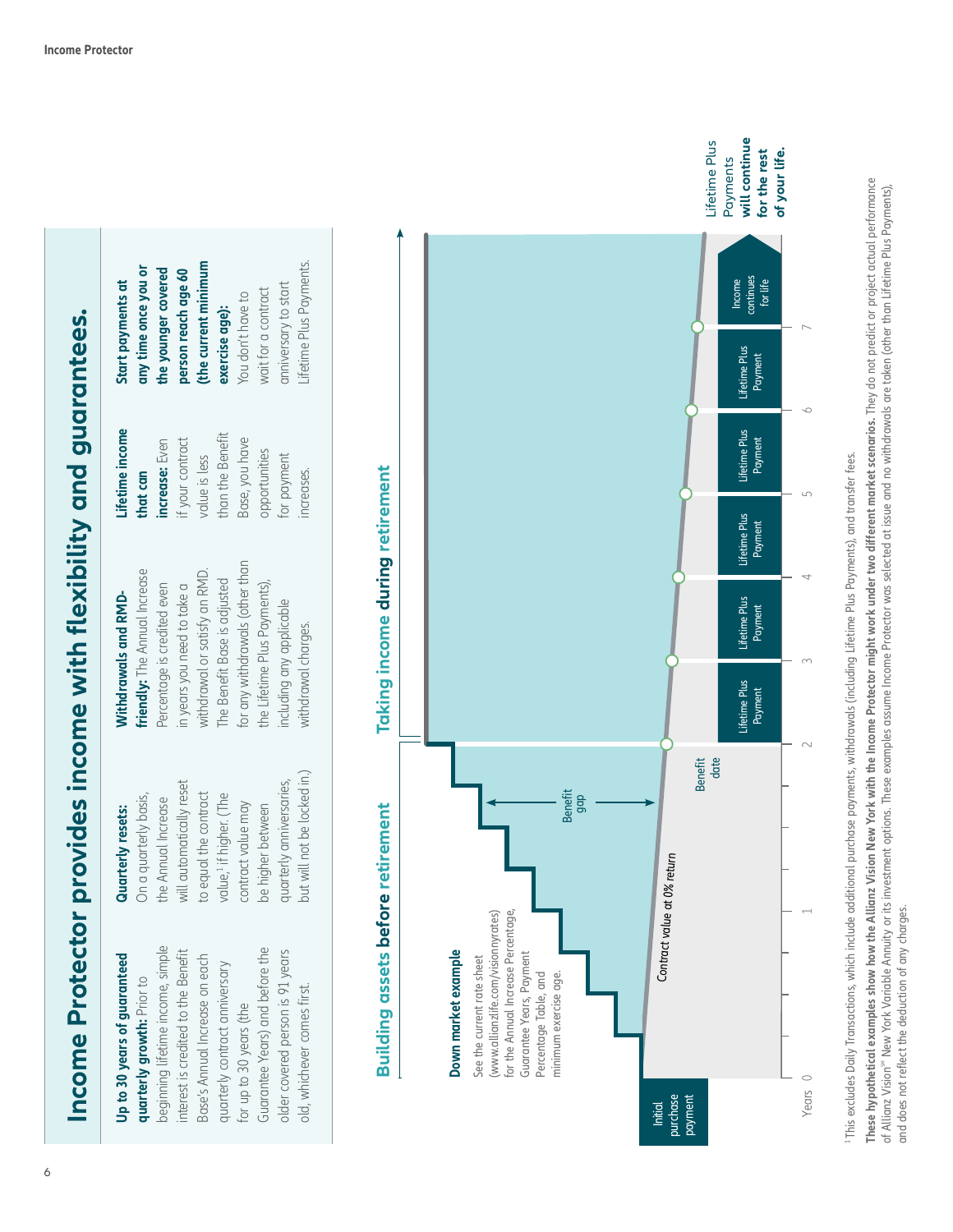

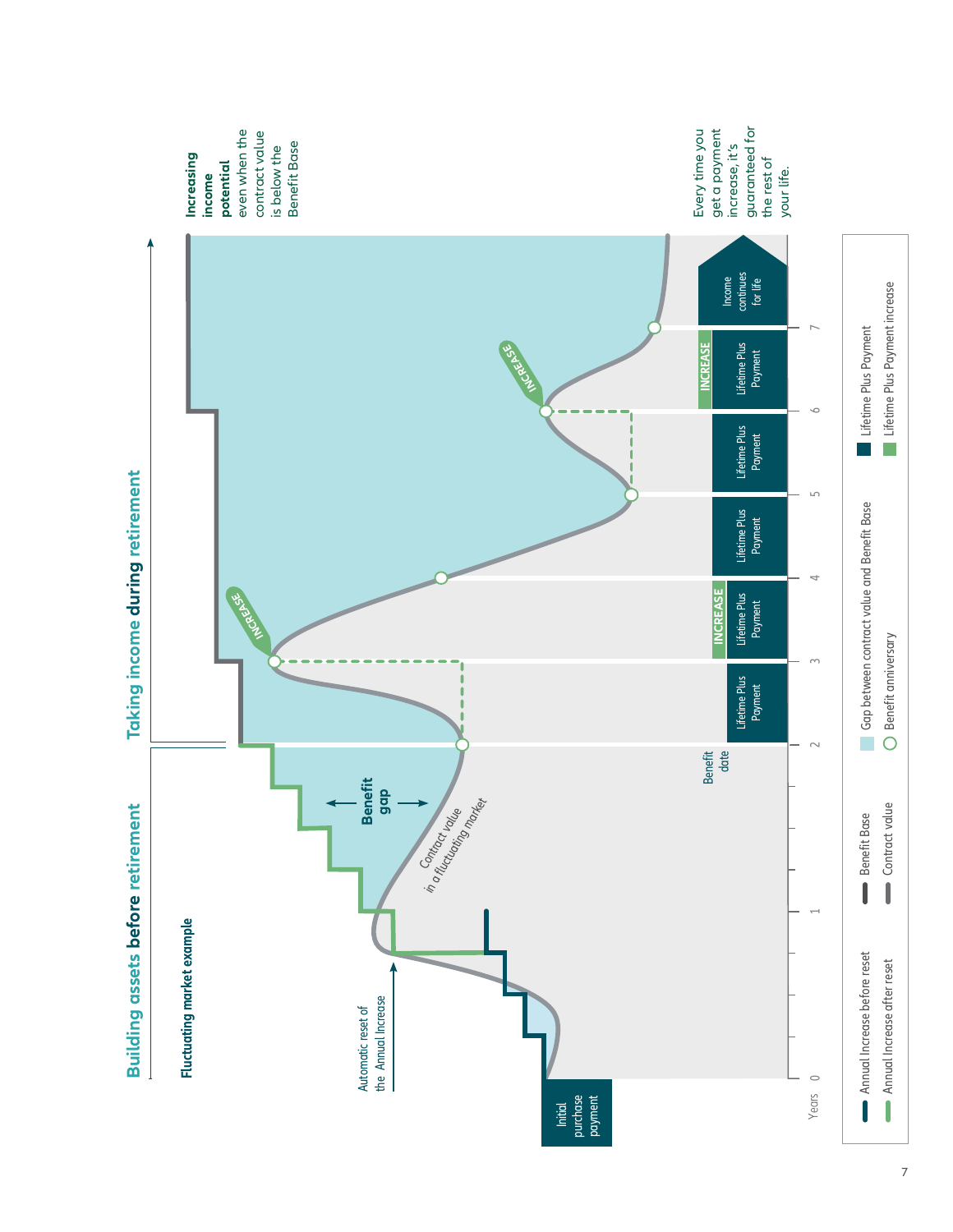# **Investment options for today's retirement**

At Allianz Life of NY, we understand you need guarantees, investment choices, and strategies that can help you create and maintain the retirement lifestyle you want.

**TOP MONEY MANAGERS** Income Protector provides guarantees that help build the foundation for your retirement – but that's not enough. You also need the power of our investment options to provide the opportunity for quarterly resets before retirement, and for increasing income potential during retirement.

#### **FLEXIBLE CHOICES**

**VOLATILITY STRATEGIES**  We've assembled investment options from some of the industry's top managers to ensure you have a variety of choices available. Our lineup offers flexibility and growth opportunities, including investment options that focus on reducing volatility. See the prospectus for a list of investment options available with Income Protector.

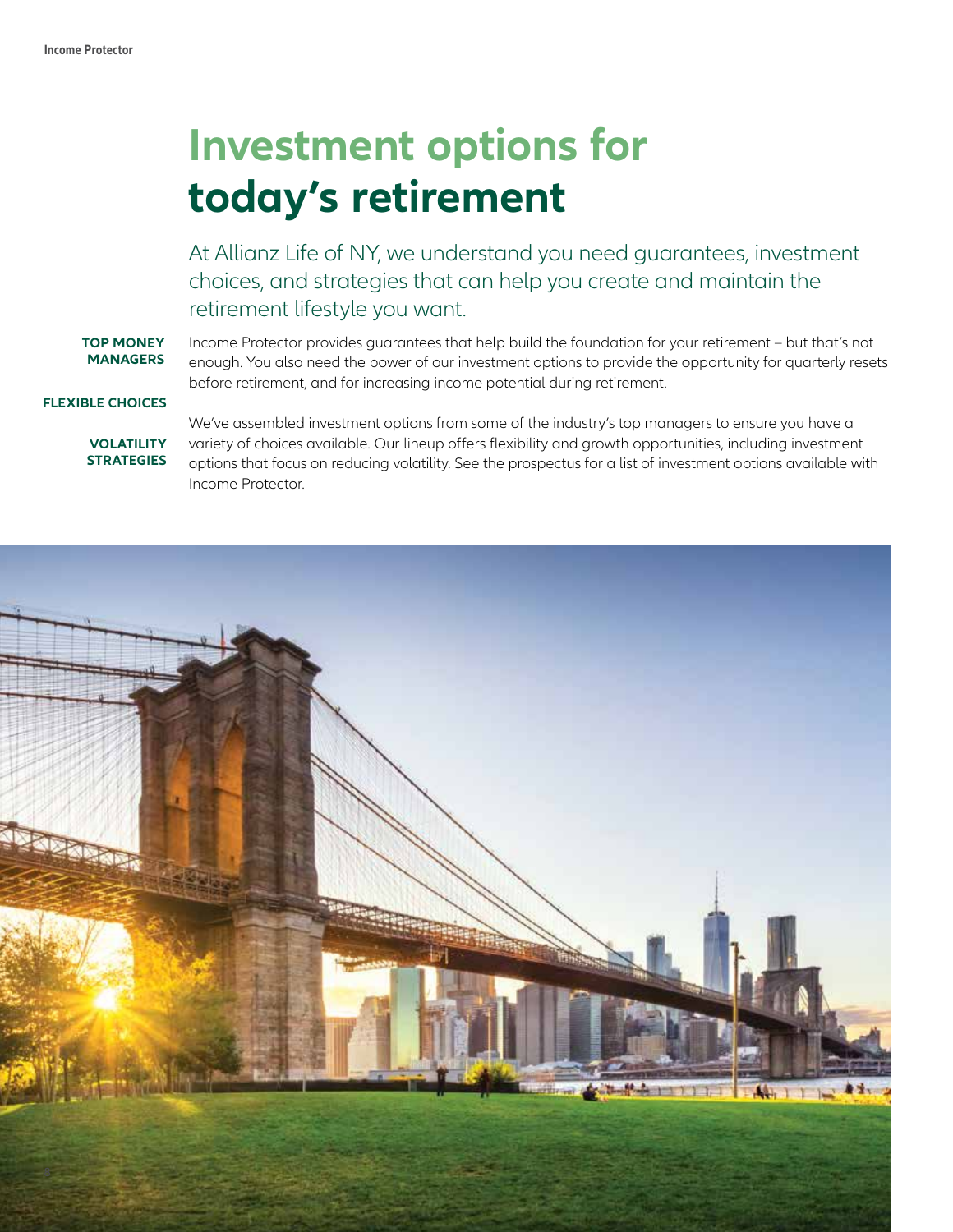# **Your investment options**

When selecting the optional Income Protector, access to aggressive investment options will be limited. This may limit the downside risk and the upside potential to your contract.

## **ASSET ALLOCATION**

# **Managed Volatility** AZL® MVP Balanced Index Strategy Fund AZL<sup>®</sup> MVP Global Balanced Index Strategy Fund AZL<sup>®</sup> MVP DFA Multi-Strategy Fund AZL MVP Fusion<sup>sM</sup> Dynamic Balanced Fund AZL MVP Fusion<sup>sM</sup> Dynamic Conservative Fund AZL MVP Fusion<sup>sM</sup> Dynamic Moderate Fund AZL<sup>®</sup> MVP Growth Index Strategy Fund AZL<sup>®</sup> MVP Moderate Index Strategy Fund AZL® MVP Fidelity Institutional Asset Management® Multi-Strategy Fund AZL<sup>®</sup> MVP T. Rowe Price Capital Appreciation Plus Fund **Allianz** Investment<br>Manaaement LLC





J.P.Morgan **Asset Management** 



P I M C O





# **FIXED INCOME**

**Intermediate Term Bond**

AZL® Enhanced Bond Index Fund AZL® MetWest Total Return Bond Fund AZL® Fidelity Institutional Asset Management® Total Bond Fund JPMorgan Insurance Trust Core Bond Portfolio MFS VIT Total Return Bond Portfolio PIMCO VIT Total Return Portfolio

#### **Global Bond**

AZL® DFA Five-Year Global Fixed Income Fund

#### **Cash Equivalent**

AZL® Government Money Market Fund

Every quarter, Allianz Life of NY will automatically rebalance your assets to maintain your investment allocations, based on your most recent choices for future purchase payments. You can choose to have your contract value rebalanced quarterly even if you don't select the Income Protector. See the Allianz Vision<sup>SM</sup> New York Variable Annuity prospectus for more details.

The AZL® and PIMCO investment options are managed by an affiliate of Allianz Life Insurance Company of New York and Allianz Life Financial Services, LLC. All are affiliated companies.

Please note: We may add or remove investment options from your contract in the future. If we do, we will provide written notice regarding additions or deletions. See the prospectus for the most current list of investment options available with Income Protector.

Fidelity Institutional Asset Management is a registered service mark of FMR LLC. Used with permission.  $\sim$  9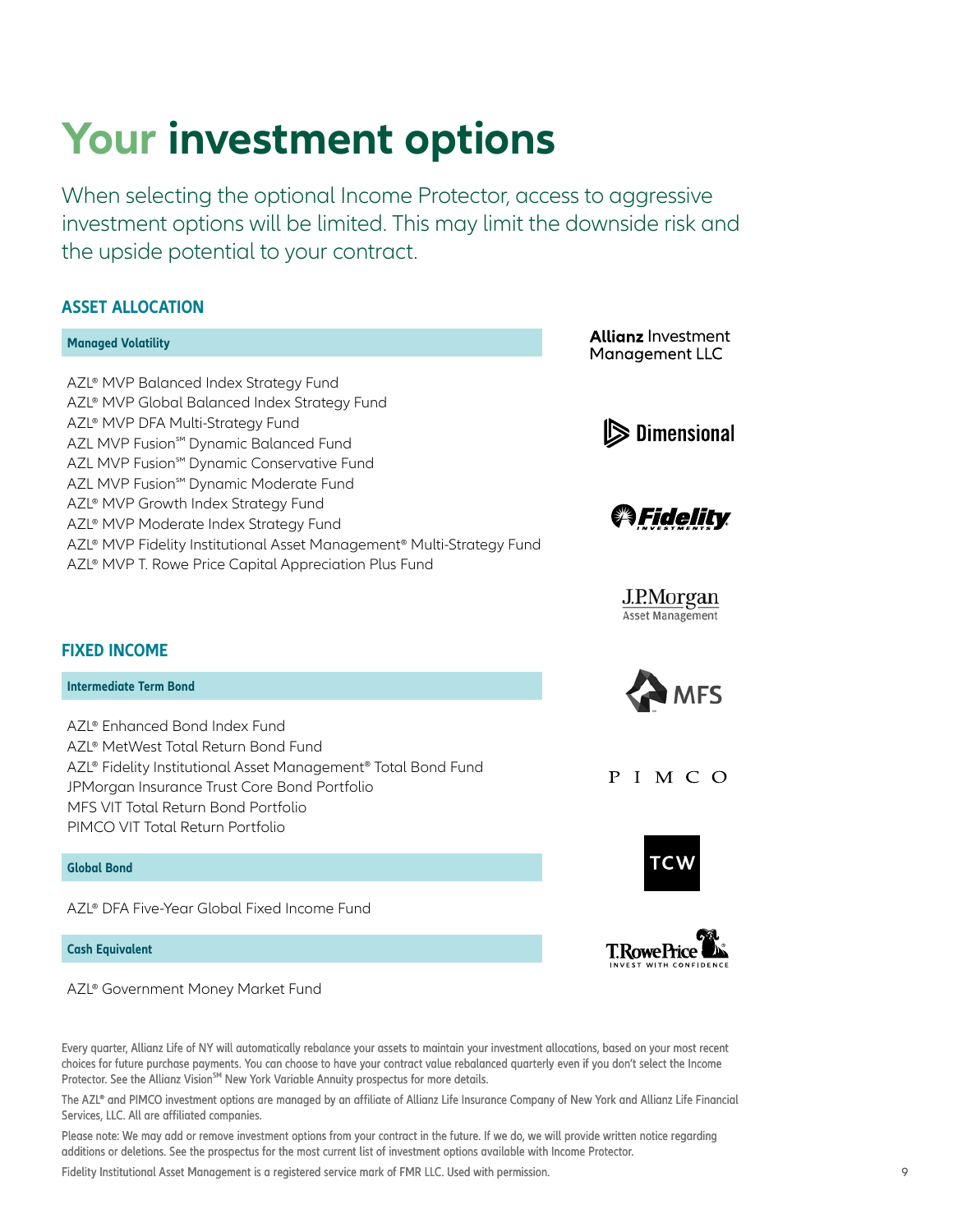# **Income Protector rider at a glance**

# **Income Protector**

**ISSUE AGE** 0-80 based on older covered person.

The covered person(s) (you, or you and your spouse) is the person(s) on whom income payments are based.

Current rider charge at issue

### **Please see your financial professional or visit**

www.allianzlife.com/visionnyrates for the current Income Protector rider charge for newly issued riders.

Rider charge is a percentage of the Benefit Base (deducted quarterly) and is subject to change on each quarterly anniversary, but will never be less than the minimum (0.50%) or greater than the maximum (2.50% for single, 2.75% for joint). The rider charge cannot increase/ decrease more than 0.50% in any 12-month period.

*The Income Protector establishes the Benefit Base, which is used to calculate the Lifetime Plus Payments and the rider charge. The Benefit Base is adjusted for any additional purchase payments and withdrawals other than Lifetime Plus Payments. Withdrawals include any applicable withdrawal charges.*

### **Growth opportunities**

Allocate money among investment options from professional money managers in multiple asset class categories. Allocation rules apply due to the selection of the Income Protector rider. Quarterly asset rebalancing also applies. These rules may help protect income by limiting allocations of the contract value to aggressive investment options. This may limit the downside risk and the upside potential to the contract.

### **Building the Benefit Base** (before Lifetime Plus Payments begin)

The Benefit Base is the greater of the Quarterly Anniversary Value or the Annual Increase, which are both adjusted for additional purchase payments and withdrawals.

### **Quarterly Anniversary Value:**

On each contract quarterly anniversary, the current contract value<sup>1</sup> is automatically locked in if it's higher than the previously locked-in value. The contract value may be higher between quarterly anniversaries, but will not be locked in.

### **Annual Increase:**

Your purchase payments are guaranteed to increase at a simple interest rate (called the Annual Increase Percentage) annually on each quarterly contract anniversary for up to 30 years (the Guarantee Years).

### **Quarterly reset:**

On a quarterly basis, prior to the older covered person's age 91, if the contract value on a quarterly anniversary is higher than the current Annual Increase, we will reset the Annual Increase to equal the contract value.<sup>1</sup>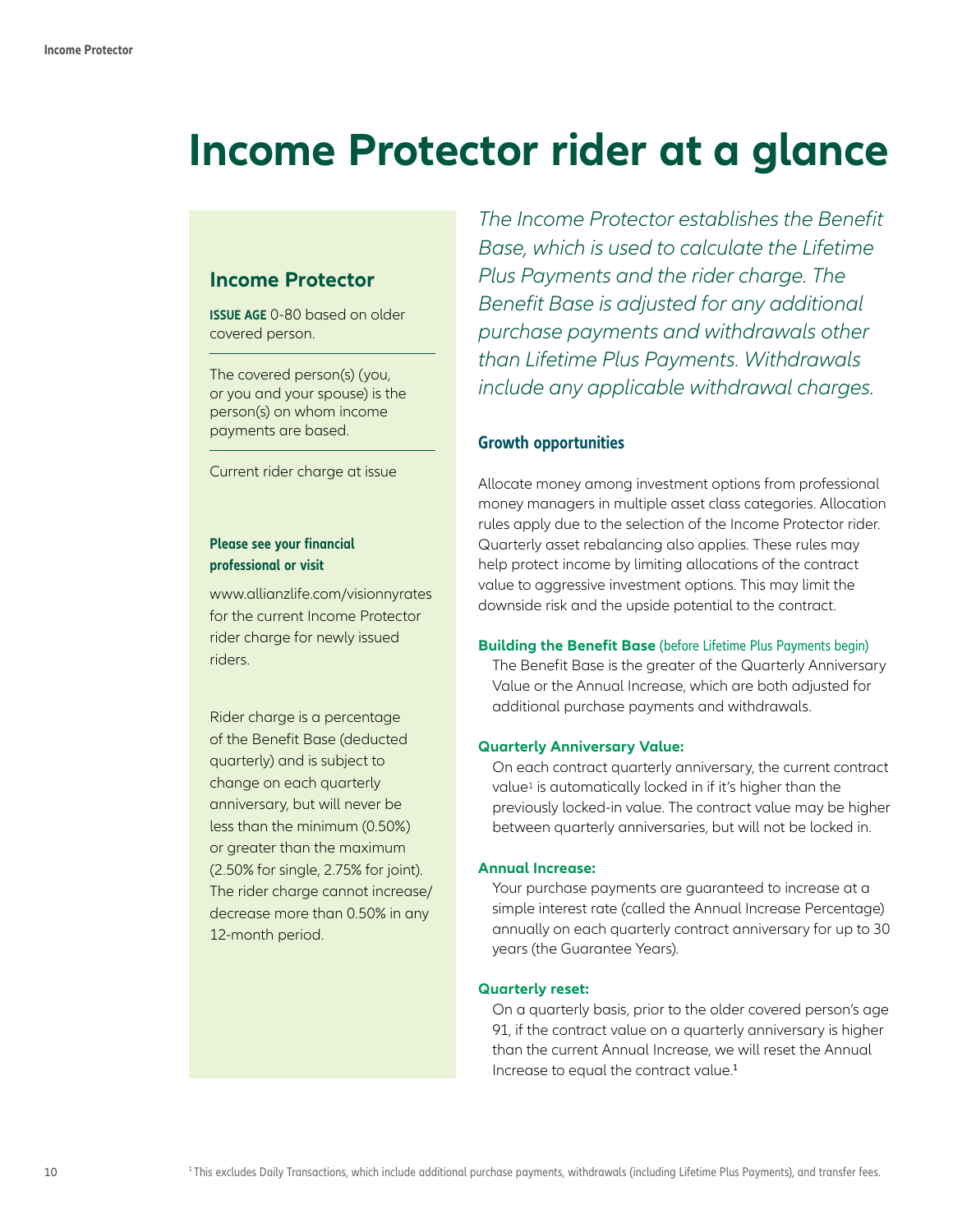**When you want it** – Lifetime Plus Payments can be chosen at any time following the younger covered person's 60<sup>th</sup> birthday and before the older covered person reaches age 91. Single Lifetime Plus Payments are guaranteed for the life of the covered person. Joint Lifetime Plus Payments are guaranteed for the life of the covered person and their spouse. The initial annual maximum Lifetime Plus Payment will be based on your Benefit Base (the greater of the Quarterly Anniversary Value, Annual Increase, or current contract value) multiplied by the payment percentage based on the younger covered person's age.

| Age when              | <b>Single</b>  | <b>Joint annual</b> |
|-----------------------|----------------|---------------------|
| <b>Lifetime Plus</b>  | annual maximum | maximum             |
| <b>Payments begin</b> | payment %      | payment %           |
|                       |                |                     |

For the current Payment Percentage Table, please see the current rate sheet at **www.allianzlife.com/visionnyrates**.

**How you want it** – Lifetime Plus Payments are guaranteed for life, and you can choose to receive the maximum payment with opportunities for income payment increases.

- **Annual payment increase:** Every year, prior to the older covered person attaining age 91, if you took the maximum payment for the prior year, next year's annual maximum payment will increase if your contract value increases. On each benefit anniversary, we compare the current contract value to the contract value from the previous benefit anniversary (or the benefit date if this is the first benefit anniversary). If the current contract value is higher, the Lifetime Plus Payment and Benefit Base will increase by the same percentage as the increase between the two contract values.
- **Moving into a higher payment percentage:** Every benefit anniversary, prior to the older covered person attaining age 91, that the younger covered person has reached a new age band resulting in a higher payment percentage, your annual maximum Lifetime Plus Payment will increase if this higher percentage, when multiplied by your current contract value, $^1$  is greater than your current maximum payment.



This profile represents the contract and benefits available on or after 4/29/13. Contracts and riders issued before 4/29/13 may have different charges and features, and guaranteed values may be calculated and applied differently. Please refer to the prospectus for more details.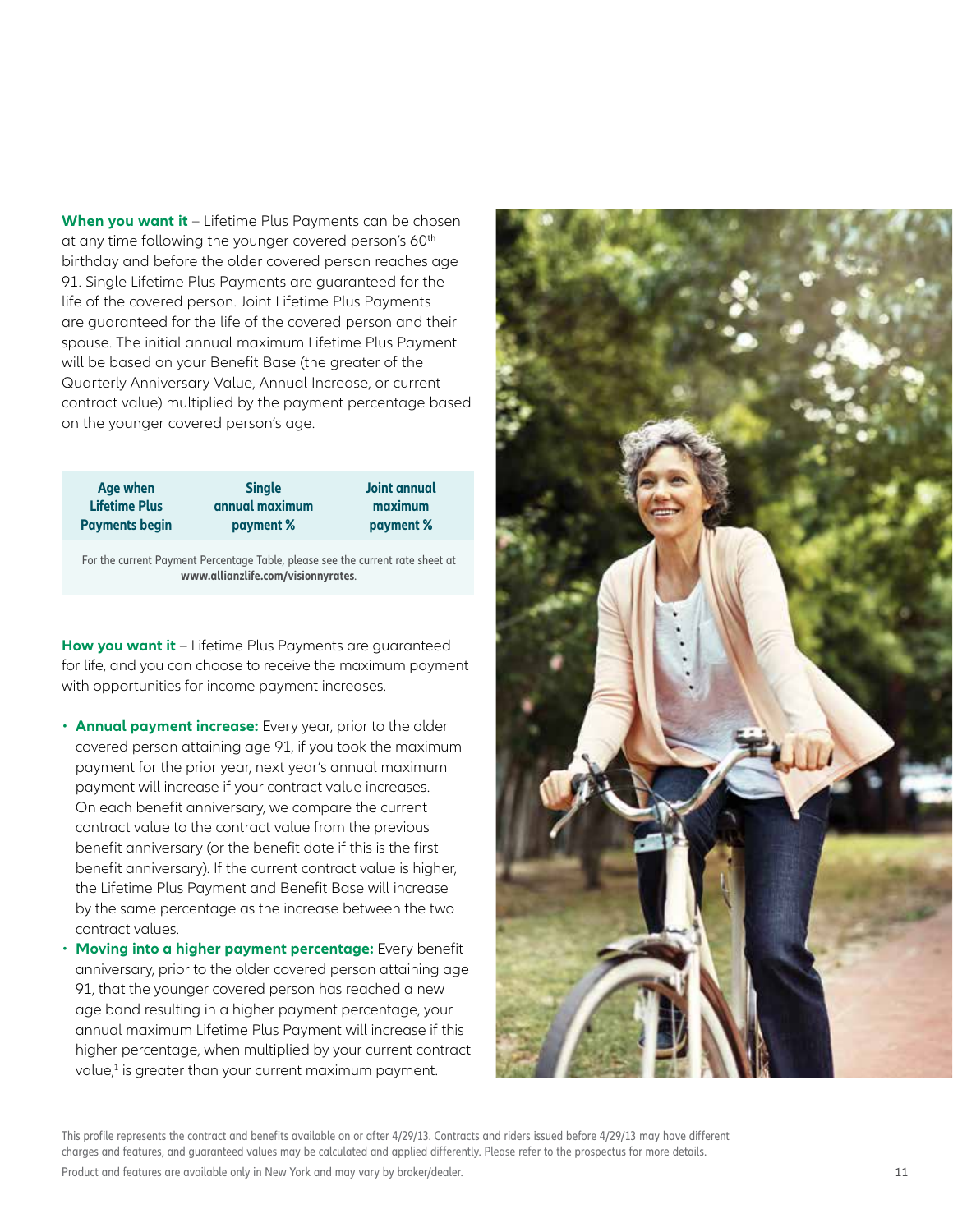

# **Frequently asked questions**

#### **Can I add additional purchase payments?**

Purchase payments are allowed before you start taking Lifetime Plus Payments. Yearly contributions are capped at the initial amount, which is all purchase payments received before the first contract quarterly anniversary. Each purchase payment begins its own withdrawal charge schedule. The Benefit Base is adjusted for any additional purchase payment. If Income Protector is selected at issue, you can make additional purchase payments up to the initial amount during the remainder of the first contract year.

### **How long can simple interest and quarterly resets of the Annual Increase last?**

These are credited during the Guarantee Years, which is currently 30 years, and before age 91, or when Lifetime Plus Payments begin, whichever occurs first. They are based on the age of the older covered person (you, or you and your spouse) if joint payments are selected.

#### **When can you start Lifetime Plus Payments?**

You can choose Lifetime Plus Payments at any time on or after your 60<sup>th</sup> birthday (or, if you're married, the younger covered person's 60<sup>th</sup> birthday). However, if you do not begin Lifetime Plus Payments before your (or the older covered person's) 91<sup>st</sup> birthday, the Income Protector will end and you will have incurred higher contract charges without receiving any of the benefit's advantages.

#### **How often do rates change?**

The rates for the Annual Increase Percentage and the number of Guarantee Years used to calculate the Benefit Base, and Payment Percentage Table and minimum exercise age used to calculate your Lifetime Plus Payments will be stated in your contract. We can change these rates for new business monthly. These rates cannot be changed after we issue your rider. Rates can be different for newly issued and inforce riders, and for inforce riders issued on different days and in different years. **For current rates, please see your financial professional or visit www.allianzlife.com/ visionnyrates.**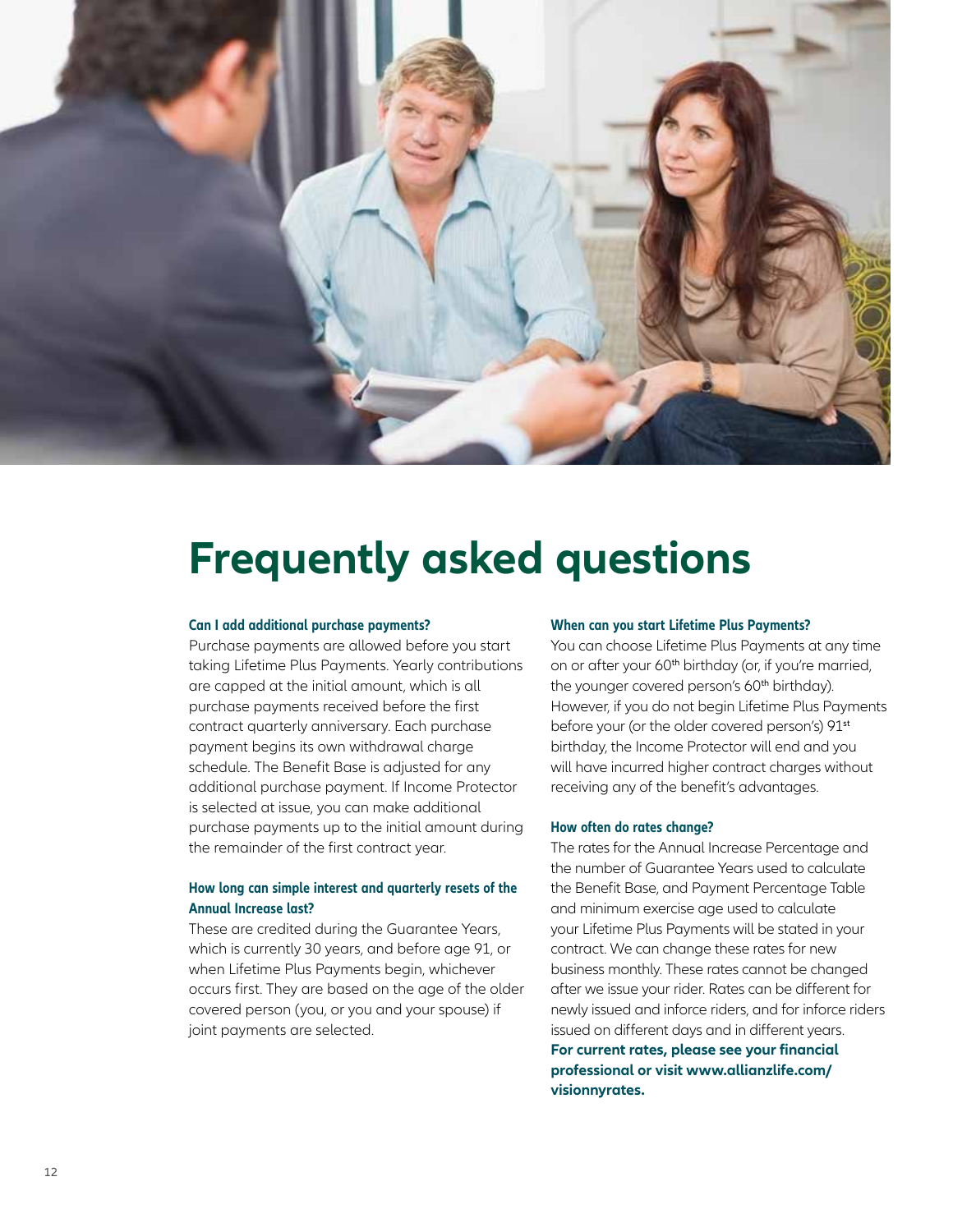# **The search for guarantees in retirement income**

The era of the "three-legged stool" for retirement funding may be coming to an end. This traditional approach has relied on three sources of retirement income generated by:

- Government (via Social Security)
- Employers (through defined benefit plans)
- Individual savings and investments

Today, the first two legs are becoming increasingly wobbly. That means the third leg – personal assets – must by necessity take a bigger role in stabilizing the retirement stool. Unfortunately, unlike the other two sources of retirement income, most individual assets are not protected by guarantees, and can be eroded over time by inflation or market losses.

**As baby boomers become increasingly aware of the risk of outliving their assets, they are turning to products like annuities that can help convert a portion of their portfolio income to lifetime income.**

Annuities can help you meet your long-term retirement goals by offering tax-deferred growth potential, a death benefit during the accumulation phase, and a guaranteed stream of income at retirement. They may also offer optional benefits to help protect retirement assets and income. Annuity guarantees are backed by the financial strength and claims-paying ability of the issuing insurance company.

You should carefully consider the features, benefits, limitations, risks, and fees that may be associated with an annuity, as well as the expenses, investment risks, and objectives of the underlying investment options in a variable annuity. Ask your financial professional if an annuity is appropriate for you based on your financial situation and objectives.



**Ask if Allianz Vision**SM **New York Variable Annuity with the optional Income Protector rider may be a good fit for your overall retirement strategy.**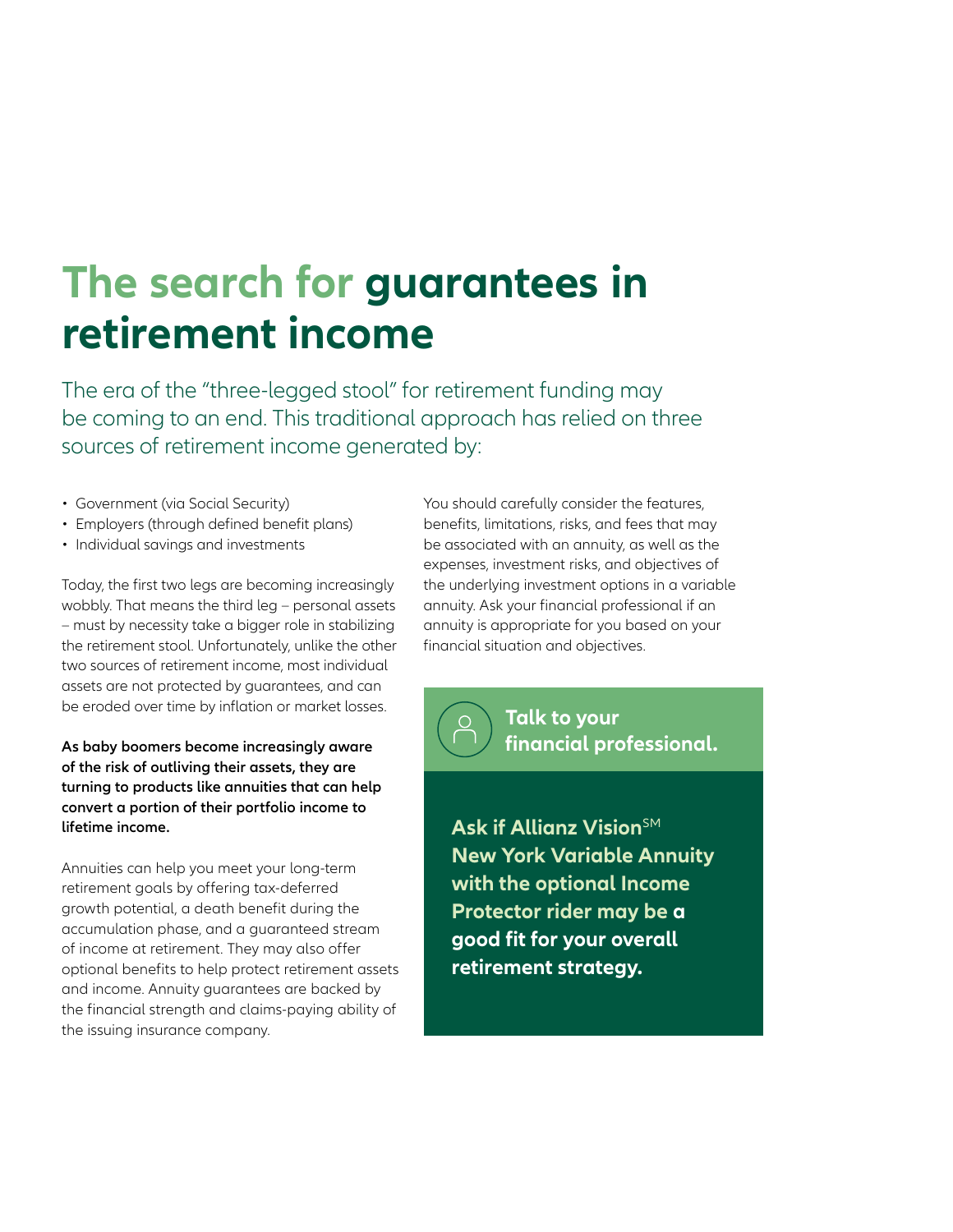# **TRUE TO OUR PROMISES … SO YOU CAN BE TRUE TO YOURS.**

A trusted provider of annuities, Allianz Life Insurance Company of New York (Allianz Life® of NY) bases each decision on a philosophy of being true: **True to our strength** as an important part of a leading global financial organization. **True to our passion** for making wise investment decisions. And **true to the people we serve,** each and every day.

Through a line of innovative products and our network of trusted financial professionals, Allianz Life of NY helps people as they seek to achieve their financial and retirement goals. Allianz Life of NY is proud to play a vital role in the success of our global parent, Allianz SE, one of the world's largest financial services companies.

While we are proud of our financial strength, we are made of much more than our balance sheet. By being true to our commitments and keeping our promises, we believe we make a real difference for our clients. It's why so many people rely on Allianz Life of NY today and count on us for tomorrow – when they need us most.

Guarantees are backed solely by the financial strength and claims-paying ability of Allianz Life Insurance Company of New York and do not apply to the performance of the variable subaccounts, which will fluctuate with market conditions.

Product and features are available only in New York and may vary by broker/dealer.

• Not FDIC insured • May lose value • No bank or credit union guarantee • Not a deposit • Not insured by any federal government agency or NCUA/NCUSIF

www.allianzlife.com/new-york

Products are issued by:

Allianz Life Insurance Company of New York 1633 Broadway, 42<sup>nd</sup> Floor New York, NY 10019-7585 800.624.0197

#### Products are distributed by:

Allianz Life Financial Services, LLC 5701 Golden Hills Drive Minneapolis, MN 55416-1297 800.624.0197 Member FINRA

L40529-NY01, L40530-NY01, L40534-01-NY01, L40535-01-NY01 (R-5/2020)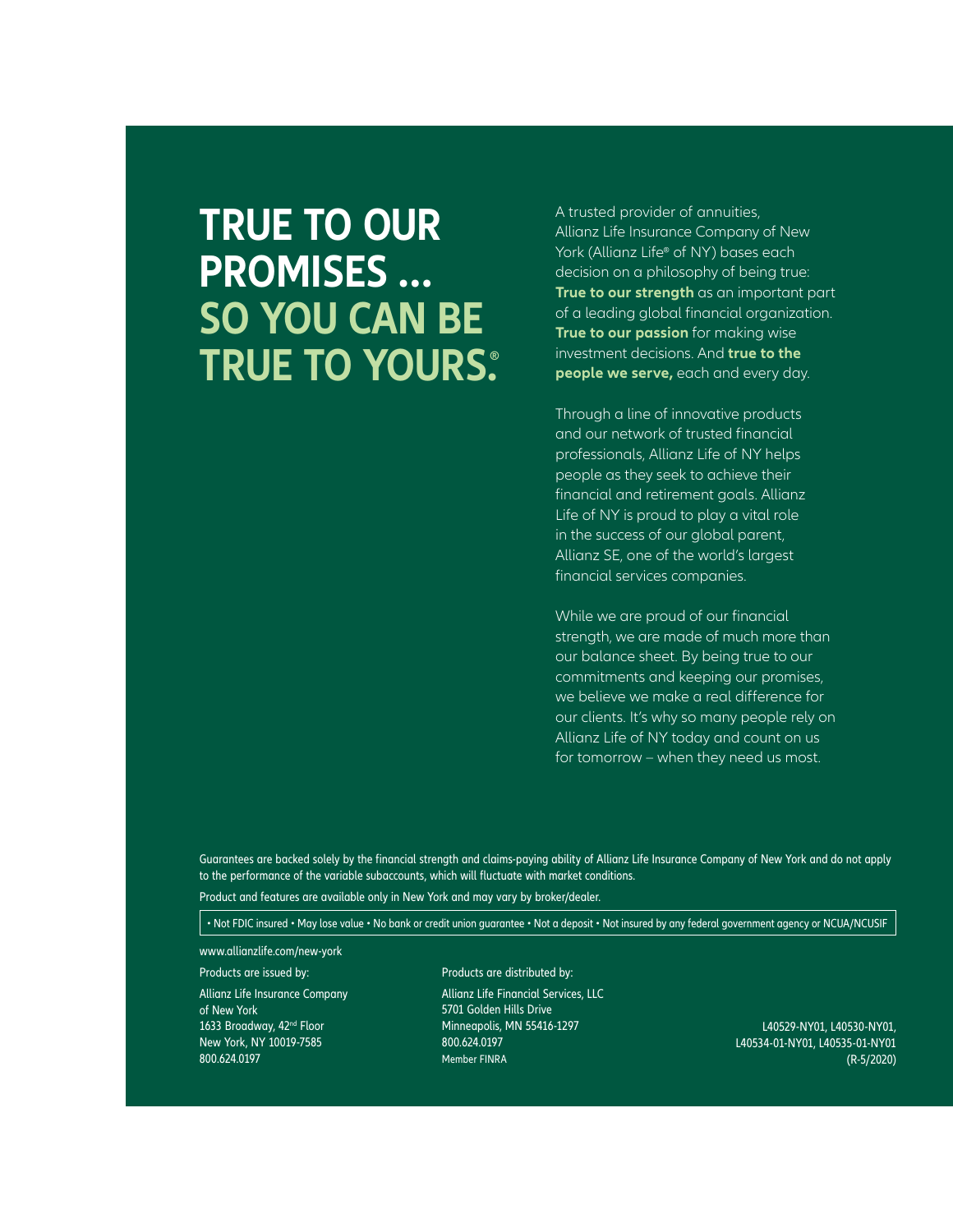

# The role of a variable annuity in your retirement strategy



 Tax deferral Market participation

**Optional** protection **benefits** 

A variable annuity is a contract between you and an insurance company that is designed to help you reach your long-term financial goals.

Variable annuities offer **a unique combination of features** including market participation through a variety of investment options; tax-deferred growth opportunities; and optional protection benefits that can provide certain income and beneficiary guarantees for an additional cost.

As with any investment vehicle, variable annuities are subject to risk, including possible loss of principal. Investment returns and principal will fluctuate with market conditions so that units, upon distribution, may be worth more or less than the original cost.

# **Allianz (II) New York**

This content is general information for educational purposes and is not intended to constitute fiduciary advice. Please consult your financial professional for a specific recommendation about purchasing this product.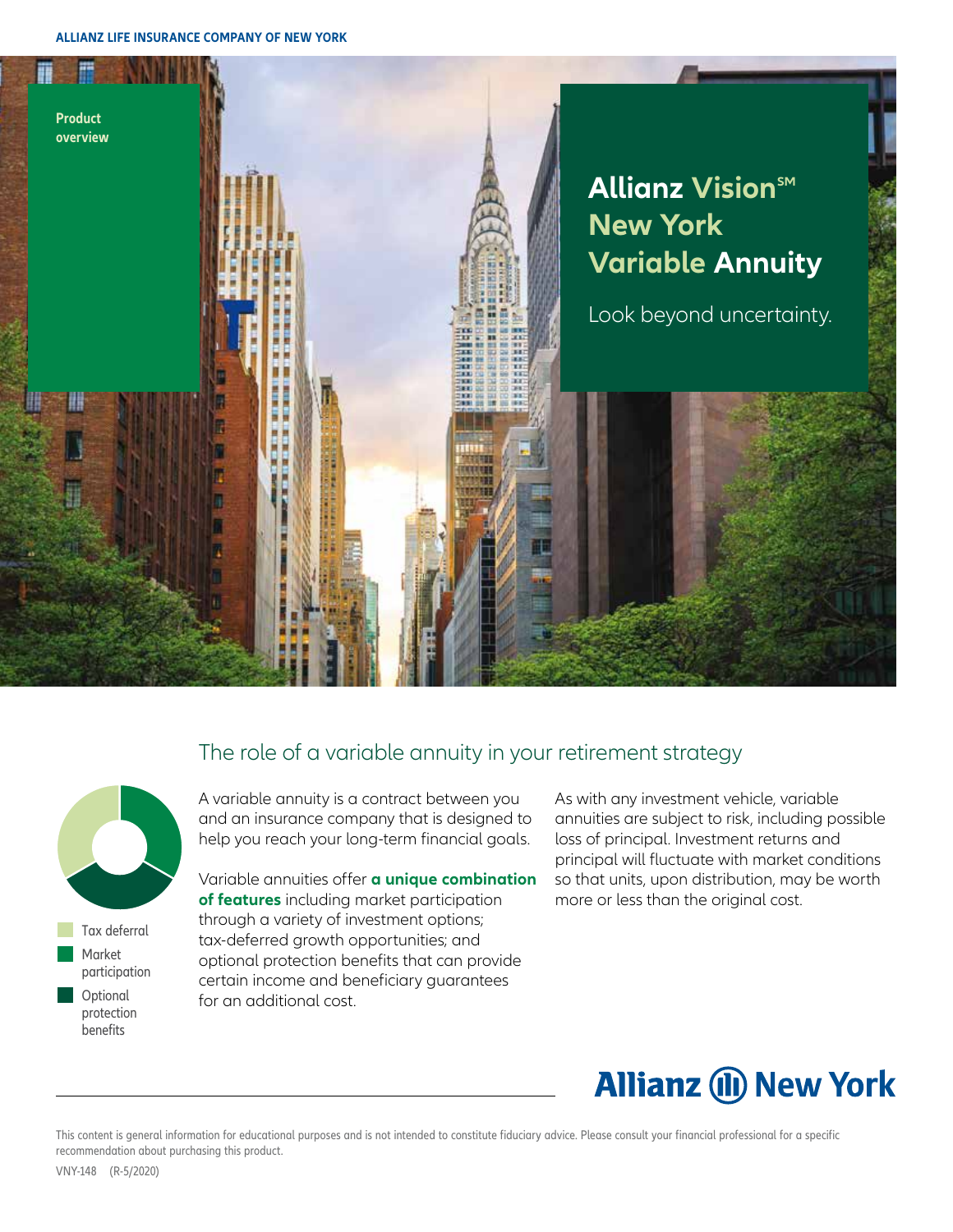### **CHOOSE THE CONTRACT OPTION THAT MAY BE APPROPRIATE FOR YOUR FINANCIAL NEEDS.**

| <b>Issue age: <math>0-80</math></b>                                               | <b>Contract</b>                                                                                                                                                                                                                                                     | Withdrawal charge schedule (for each purchase payment) |                                                          |  |
|-----------------------------------------------------------------------------------|---------------------------------------------------------------------------------------------------------------------------------------------------------------------------------------------------------------------------------------------------------------------|--------------------------------------------------------|----------------------------------------------------------|--|
| <b>Contract</b><br>maintenance<br>charge: \$50<br>annually                        | <b>Base</b><br>1.40% annual mortality and<br>expense risk (M&E) charge                                                                                                                                                                                              | 7 years                                                | 8.5%, 8.5%, 7.5%, 6.5%, 5.0%, 4.0%, 3.0%, 0%             |  |
| (waived for<br>contract values <sup>1</sup><br>of \$100,000<br>or more)           | <b>Bonus</b><br>1.90% M&E charge                                                                                                                                                                                                                                    | 9 years                                                | 8.5%, 8.5%, 8.5%, 8.0%, 7.0%, 6.0%, 5.0%, 4.0%, 3.0%, 0% |  |
| <b>Minimum</b><br>purchase<br>payments:<br><b>Initial: \$10,000</b><br>auglified/ | <b>Bonus:</b> 6% on all purchase payments received before the older owner's 81 <sup>st</sup> birthday.<br>As with all bonus variable annuities, please understand that they may carry higher fees and charges than variable annuities<br>without the bonus feature. |                                                        |                                                          |  |

nonqualified **Subsequent:** \$50

<sup>1</sup> For bonus contracts we use the bonus value instead of contract value.

### **Withdrawal privileges**

During accumulation (and prior to the benefit date if the Income Protector is selected), 12% of purchase payments can be withdrawn per contract year without a withdrawal charge.

Withdrawals will reduce the contract value and the value of any protection benefits. Additional withdrawals taken within the withdrawal charge period will be subject to a withdrawal charge. All withdrawals are subject to ordinary income tax and, if taken prior to age 59½, may be subject to a 10% federal additional tax.

#### **Standard contract features**

- Nursing home waiver (after the first contract year) may not be available in all states. Please see the prospectus for more details.
- Automatic Investment Plan (maximum \$1,000 monthly)
- Systematic withdrawals
- Required Minimum Distribution Program
- Flexible rebalancing (available for contracts without an optional living benefit)
- Dollar-cost averaging (DCA) standard DCA, six, and 12 month<sup>2</sup>

#### **Annuity payout options**

- Life
- Life with period certain
- Joint and last survivor
- Joint and last survivor with period certain
- Refund life

<sup>2</sup> Please note: Dollar-cost averaging does not ensure a profit or protect against loss. This type of plan involves continuous investment in securities, regardless of fluctuating price levels. Investors should consider their ability to continue purchases through periods of low price levels.

This material is designed to provide you with an overview of Allianz Vision New York, a deferred variable annuity.

If your contract was issued before 4/29/13, there may be slight differences in state-specifics and in the way the benefits work and are calculated. Please see the prospectus for further information.

This material must be preceded or accompanied by a current prospectus for Allianz Vision<sup>sm</sup> New York Variable Annuity.

**Call your financial professional or Allianz Life Financial Services, LLC, member FINRA, at 800.624.0197 to obtain a prospectus about Allianz Life Insurance Company of New York (Allianz Life® of NY) variable investment options. The prospectuses contain details on investment objectives, risks, fees, and expenses, as well as other information about the variable annuity and variable investment options, which you should carefully consider. Please read the prospectuses thoroughly before sending money.**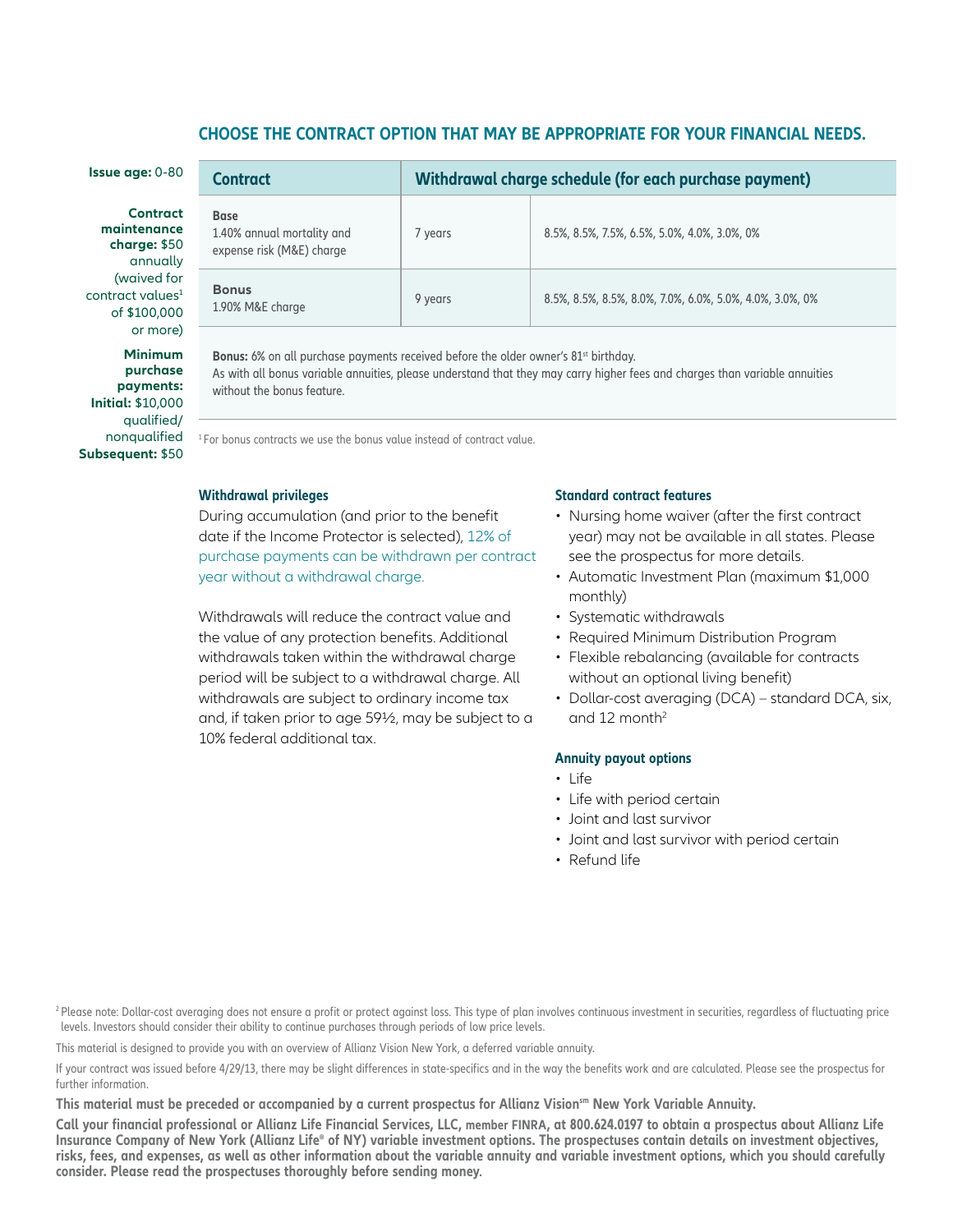### **DISCOVER ADDITIONAL FEATURES AND BENEFITS.**

| Investment options       | You may select from many different investment options from multiple money managers.<br>If you select the optional Income Protector living benefit rider, allocation rules apply and<br>assets will be automatically rebalanced every quarter to your most recent allocation<br>instructions for future purchase payments. |               |  |
|--------------------------|---------------------------------------------------------------------------------------------------------------------------------------------------------------------------------------------------------------------------------------------------------------------------------------------------------------------------|---------------|--|
| Annual operating expense | Minimum 0.49%                                                                                                                                                                                                                                                                                                             | Maximum 2.27% |  |
|                          | Expenses shown are before fee waivers<br>and expense reimbursements.                                                                                                                                                                                                                                                      |               |  |
| Tax-free transfers       | 12 free per year (\$25 thereafter). All transfers on the same day are counted as one.<br>There is no limit and no fee for transfers due to flexible rebalancing, DCA, and/or automatic<br>quarterly anniversary rebalancing.                                                                                              |               |  |

# **Optional living benefit**

# **Death benefits<sup>1</sup>**

| A lifetime income benefit that<br>provides quaranteed income in<br>the form of withdrawals that<br><b>Income</b><br>quarantee income for as long<br><b>Protector rider</b><br>as you live, with continued<br>access to your contract value.<br>Please see the rider brochure for<br>more details. |                                                                                                    | <b>Traditional</b><br>death benefit<br>standard with<br>all contracts                                                                                                                                                                                                      | Prior to annuitization,<br>beneficiaries receive greater of:<br>• Contract value, or<br>• Purchase payments (adjusted<br>for withdrawals) |
|---------------------------------------------------------------------------------------------------------------------------------------------------------------------------------------------------------------------------------------------------------------------------------------------------|----------------------------------------------------------------------------------------------------|----------------------------------------------------------------------------------------------------------------------------------------------------------------------------------------------------------------------------------------------------------------------------|-------------------------------------------------------------------------------------------------------------------------------------------|
|                                                                                                                                                                                                                                                                                                   | <b>Optional</b><br><b>Maximum</b><br><b>Anniversary</b><br>Death Benefit <sup>2</sup><br>0.30% M&E | Prior to annuitization,<br>beneficiaries receive greatest of:<br>• Contract value,<br>• Purchase payments (adjusted<br>for withdrawals), or<br>• Highest contract anniversary<br>value (up to the older owner's<br>91 <sup>st</sup> birthday, adjusted for<br>withdrawals) |                                                                                                                                           |

For current optional Income Protector rider rates, please visit www.allianzlife.com/visionnyrates.

<sup>1</sup>These are first-to-die benefits based on the owners named at issue, and if there is a change in ownership, the benefits may be reduced or eliminated.

<sup>2</sup> You must also select the Income Protector living benefit rider at issue. If the optional rider is removed, the Maximum Anniversary Death Benefit no longer locks in the highest contract value and the M&E charge is no longer assessed for this benefit.